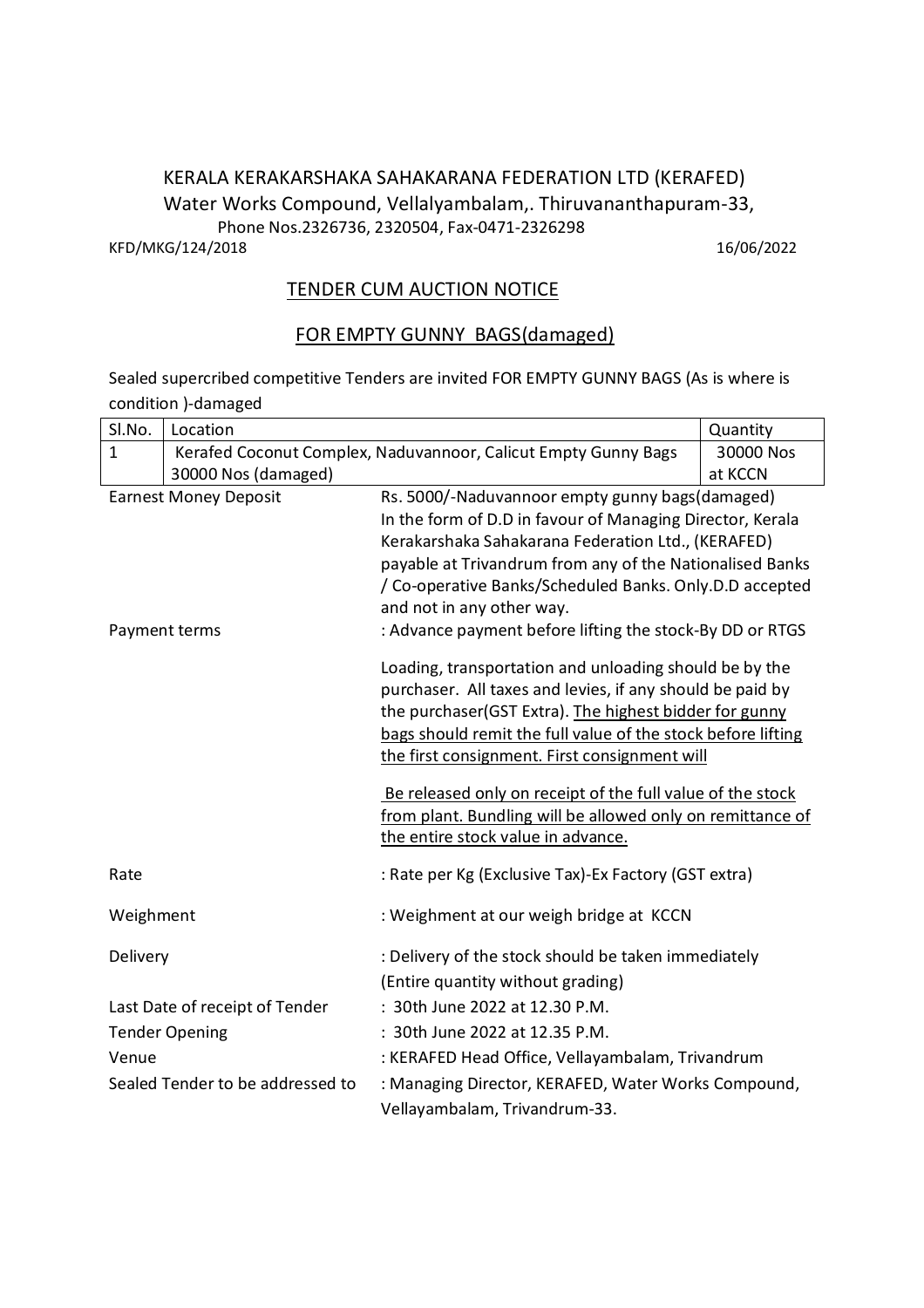# THOSE WHO EMPANELLED WITH KERAFED FOR THE PURCHASE OF EMPTY GUNNYBAGS CAN ONLY PARTCIPATE IN THE TENDER CUM AUCTION. Firstly auction will be conducted and then tender opening. Rates obtained through tender/auction, whichever rates is higher that rate is accepted. .

For any clarification please contact 0471-2321660, 9847957049

Sd/- MANAGING DIRECTOR

TENDER Form Next Page